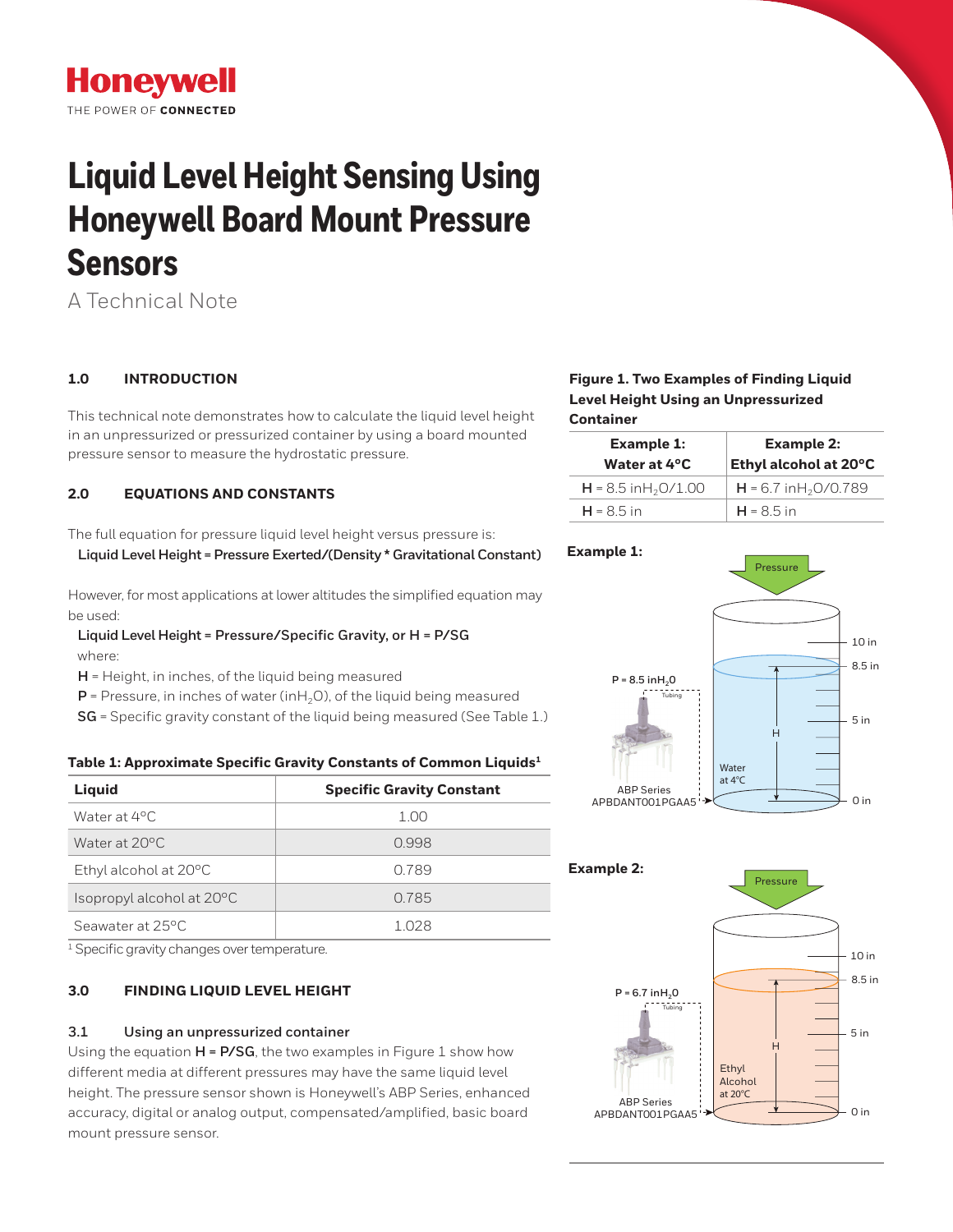## **3.2 Using a pressurized container**

Instead of using a single ported sensor, as was used in measuring the liquid level height in an unpressurized container, the pressure sensor used here needs to be a dual ported, liquid media compatible (wet/wet) device. Again, the pressure sensor shown in this example is Honeywell's ABP Series; however, a liquid media capable version is used (see Figure 2).

The sensor is mounted at the bottom of the container. This positioning gives a liquid-coupled measurement. Although a small air bubble may be present due to trapped air between the container and sensor, this method, for the most part, directly measures the pressure which indicates the height of the liquid.

# *Example: What is the liquid level height of a container where P1* = 9.0 inH<sub>2</sub>,0, P2 = 0.5 inH<sub>2</sub>,0, and the liquid is water at 4°C?

Using the difference between **P1** and **P2** as **P**, the equation in Section 2.0 becomes: **H = (P1 - P2)/SG:**

 $H = (9.0 \text{ inH}_2O - 0.5 \text{ inH}_2O)/1.00$  $H = 8.5$  in

## **Figure 2. Pressurized Container**



Due to the relative unavailability of dual ported sensors tolerant of liquid media on both ports, two single ported gage or absolute pressure sensors have traditionally been used in this situation. This method not only carries the cost penalty of having to buy two sensors instead of one but may also double the measurement error.

# **4.0 SOLVING FOR SENSOR PRESSURE RANGE WHEN THE CONTAINER HEIGHT IS KNOWN**

*Example: What is the required pressure range of a sensor if the maximum height of the container is 25 inches, and the liquid is water at 4°C?*

Solving for **P**, the equation in Section 2.0 becomes: **P = H x SG:**  $P = 25 in \times 1.00$  $P = 25$  in H<sub>2</sub>O

A 25 inH<sub>2</sub>O full scale pressure sensor is used (1 psi ≈ 27.7 inH<sub>2</sub>O at 4°C), such as the ABP Series liquid media capable sensor ABPANT001PGAA5, as shown in Figure 3.

This sensor provides an analog output proportional to the applied pressure in the container, from 0.5 Vdc (no pressure applied) and 4.5 Vdc (1 psi applied). In this example, the output is 2.8 Vdc when the water level is at 16 in.

#### **Figure 3. Known Container Height**



#### **5.0 REMOTE OR TOP MOUNTING**

This method, as shown in Figure 4, allows the sensor to be remotely mounted using tubing to make the connection between the bottom of the container and the sensor. A single piece of tubing, or a piece of tubing connected to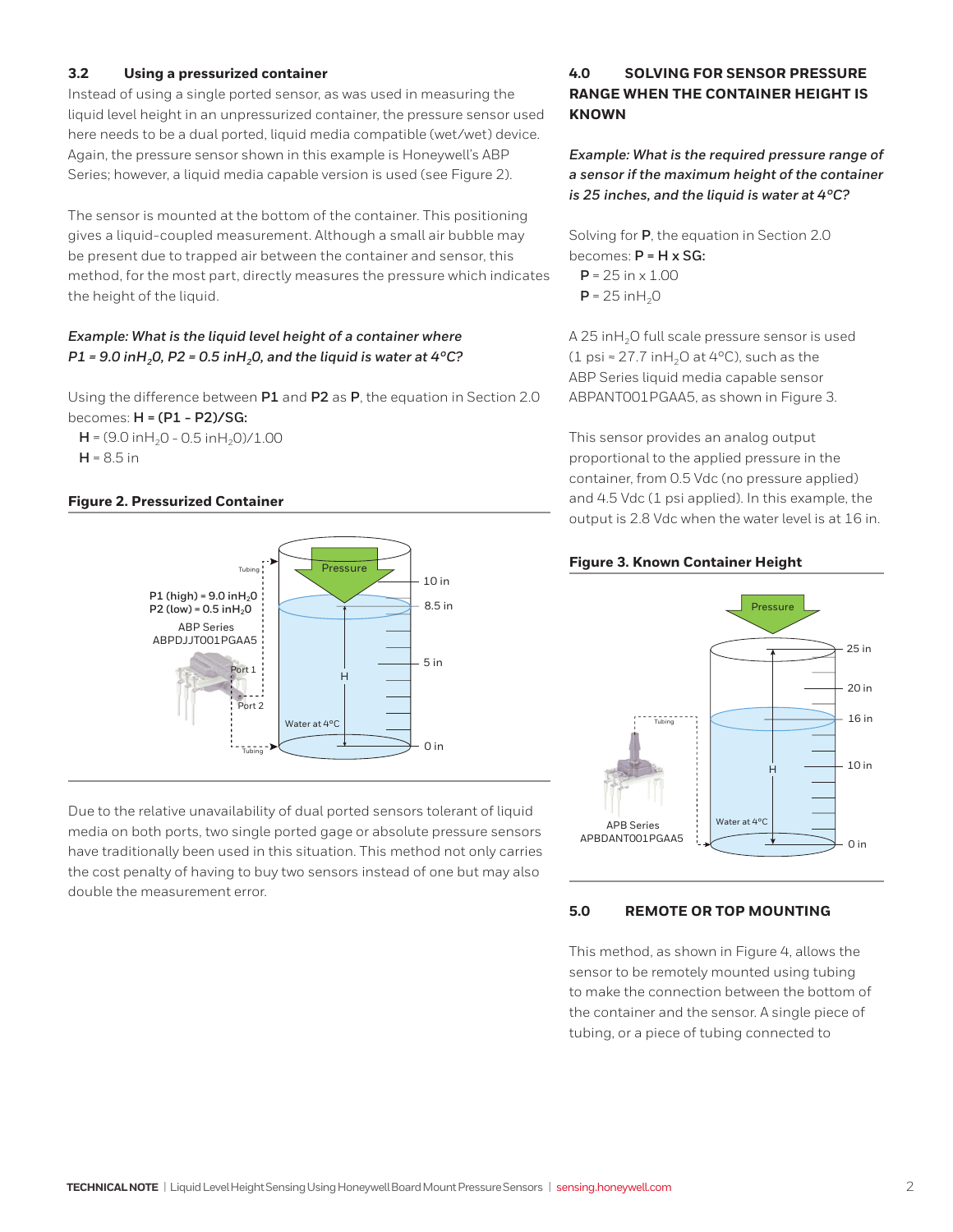a tube, is used to run from the bottom of the container to the sensor. The advantage of this method is that the media has an air column between it and the pressure sensor, helping to isolate the sensor from harsh media. A possible concern is that if the tubing interface or sensor has even a small amount of mechanical leakage, it can have a significant impact on accuracy, which shows up as drift over time of the measurement.

#### **Figure 4 . Remote or Top Mounting**



# **6.0 USING A TBP SERIES UNAMPLIFIED SENSOR**

A TBP Series, compensated/unamplified basic board mount pressure sensor may also be used to measure liquid media because it, too, is available with a liquid media option. Figure 5 shows an example circuit that may be used to amplify the output.

#### **Figure 5. Example Output Amplification Circuit**



# *Example: What is required value of Rg if P* = 27.8 inH<sub>2</sub>O maximum, the sensor used is *1 psi, and the liquid is water at 4°C?*

#### Equations used:

**Rg** = **100000/(Gain-1) Gain** = **Span/Signal**

To account for part-to-part sensor and amplifier offset variation, use a 100 kOhm potentiometer to calibrate Vout: **V**<sub>out</sub> = 0.5 Vdc (no pressure applied)

Resulting amplifier output: **P at 0 inH<sub>2</sub>O** = 0.5 Vdc **P at 27.8 in H<sub>2</sub>O** = 4.5 Vdc **Span** = 4.5 Vdc - 0.5 Vdc **Span** = 4 Vdc

TBPDANS001PGUCV full scale output = 1.5 mV/V, or 7.5 mV when using a 5 Vdc supply **Gain** = 4 Vdc/0.0075 Vdc **Gain** = 533

**Rg** = 100000 Ohm/(533 - 1) **Rg** = 100000 Ohm/532 **Rg** = 188.0 Ohm